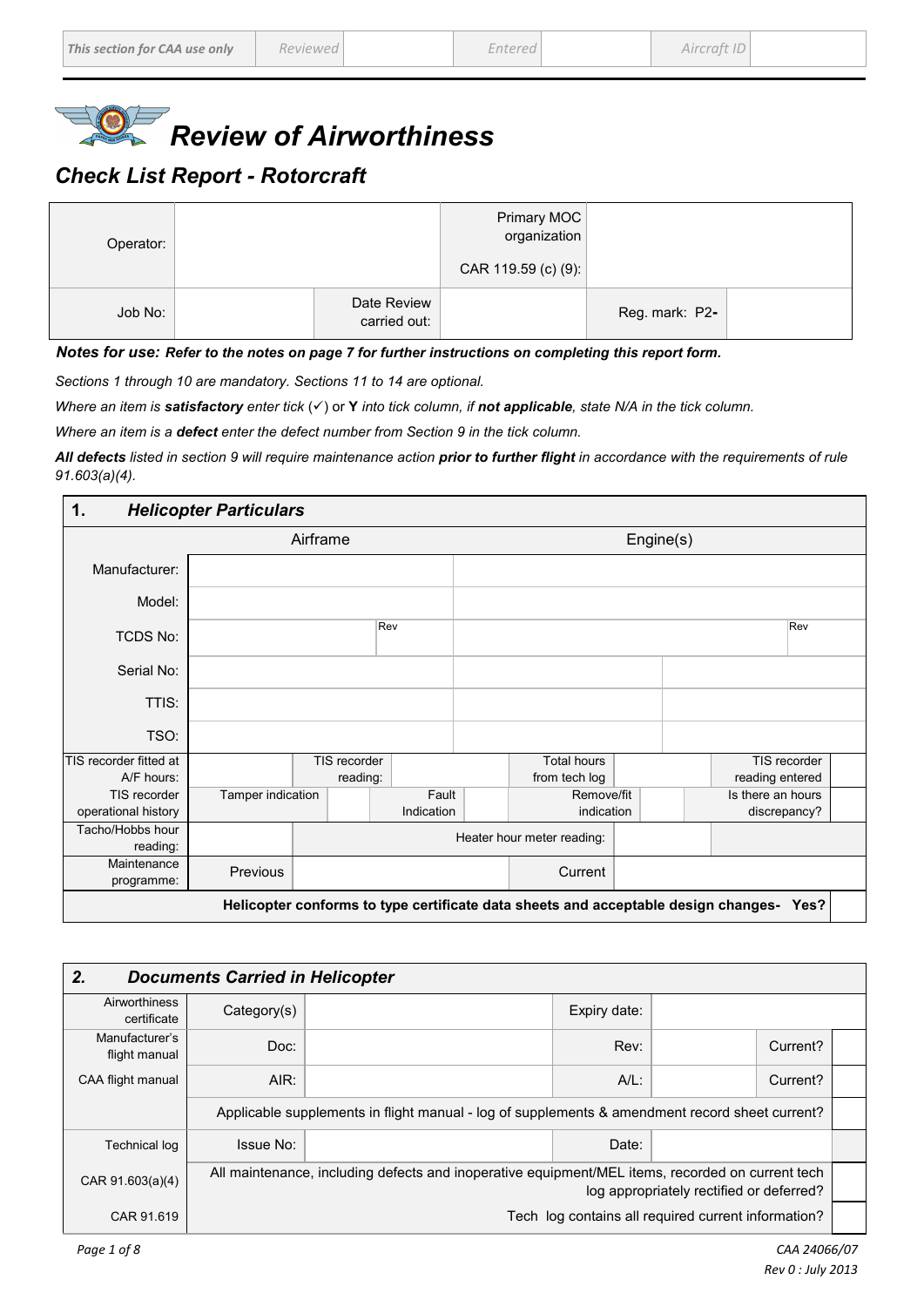| CAA 2129<br>radio station      | Issue date: |                                                                                  |  |                    |  | Radio list matches aircraft radio 'as fitted'<br>configuration? |  |
|--------------------------------|-------------|----------------------------------------------------------------------------------|--|--------------------|--|-----------------------------------------------------------------|--|
| weight & balance               | Issue date: |                                                                                  |  | Date last weighed: |  | Current per logbook?                                            |  |
|                                |             | Within limits and accurate                                                       |  |                    |  | Matches aircraft logbook                                        |  |
| Certificate of<br>Registration | New Guinea. | Must be carried on P2 registered aircraft operating outside of Papua<br>Carried? |  |                    |  |                                                                 |  |

| 3.                      | <b>Maintenance Logbooks</b>                                      | <b>CAA logbooks?</b>                                                   |  |  |  |
|-------------------------|------------------------------------------------------------------|------------------------------------------------------------------------|--|--|--|
|                         | If not using CAA logbooks, identify<br>which logbooks being used |                                                                        |  |  |  |
| 3.1                     | <b>Aircraft Logbook</b>                                          | Leading particulars recorded correctly?                                |  |  |  |
| $91.605(g)(1)$ &        |                                                                  | Current maintenance programme correctly identified? AND                |  |  |  |
| (2)                     | Maintenance programme                                            | Person responsible for scheduling maintenance correctly<br>identified? |  |  |  |
| 91.605(a)               |                                                                  | All due maintenance performed at intervals specified?                  |  |  |  |
|                         |                                                                  | Any ICAs for mods / role equipment included in programme?              |  |  |  |
|                         |                                                                  | Escalation requirements being met?                                     |  |  |  |
| 43.103(a)(4)            | <b>Operational Flight Checks</b>                                 | Carried out and correctly recorded?                                    |  |  |  |
| 43.69(c)                | <b>Maintenance records</b>                                       | Accurate, correctly recorded and completed?                            |  |  |  |
| 43.69                   | Transferred from tech log?                                       |                                                                        |  |  |  |
| 43.105                  | <b>Releases to service</b>                                       | All correctly completed, recorded and certified?                       |  |  |  |
| 43.113                  | <b>Duplicate Inspections</b>                                     | All carried out when required, recorded and certified?                 |  |  |  |
| <b>Section 5</b>        | <b>CAA required inspections</b>                                  | All applicable checks / inspections carried out and recorded?          |  |  |  |
| 91.605(e)               | Radio station                                                    | Alt sys & reporting equip<br>SSR transponder<br>ELT                    |  |  |  |
|                         | ELT battery                                                      | ELT remote battery<br>Compass swing<br>First aid kit                   |  |  |  |
|                         | Fire Extinguisher(s)                                             | Floatation equipment<br>CO Detector<br>C of G/Weighing                 |  |  |  |
|                         | <b>Manufacturer's inspections</b>                                | Special inspections carried out and recorded?                          |  |  |  |
|                         |                                                                  | Calendar inspections carried out and recorded?                         |  |  |  |
|                         |                                                                  | Aging aircraft program requirements carried out and recorded?          |  |  |  |
|                         | Out of phase maintenance                                         | All carried out and recorded?                                          |  |  |  |
| <b>Section 6</b>        | Lifed / TBO components                                           | Airworthiness Limitations all recorded and within limits?              |  |  |  |
|                         | Manufacturers TBOs all recorded and within limits?               |                                                                        |  |  |  |
|                         | Operator's TBOs all recorded and within limits?                  |                                                                        |  |  |  |
|                         |                                                                  | Any variations to approved maint. programme within limits?             |  |  |  |
| <b>Section 7</b>        | <b>Weight &amp; Balance</b>                                      | Summary correct? (refer also section 2 of checklist)                   |  |  |  |
| $91.605(e)(9)$ & $(10)$ |                                                                  |                                                                        |  |  |  |

|                                                                 |                       |                                               |  | Engine |  |
|-----------------------------------------------------------------|-----------------------|-----------------------------------------------|--|--------|--|
|                                                                 |                       |                                               |  |        |  |
| 3.2<br>Engine Logbook - Leading particulars recorded correctly? |                       |                                               |  |        |  |
| 91.605(a)                                                       | Maintenance programme | Maintenance programme identified              |  |        |  |
|                                                                 |                       | Maintenance performed at intervals specified? |  |        |  |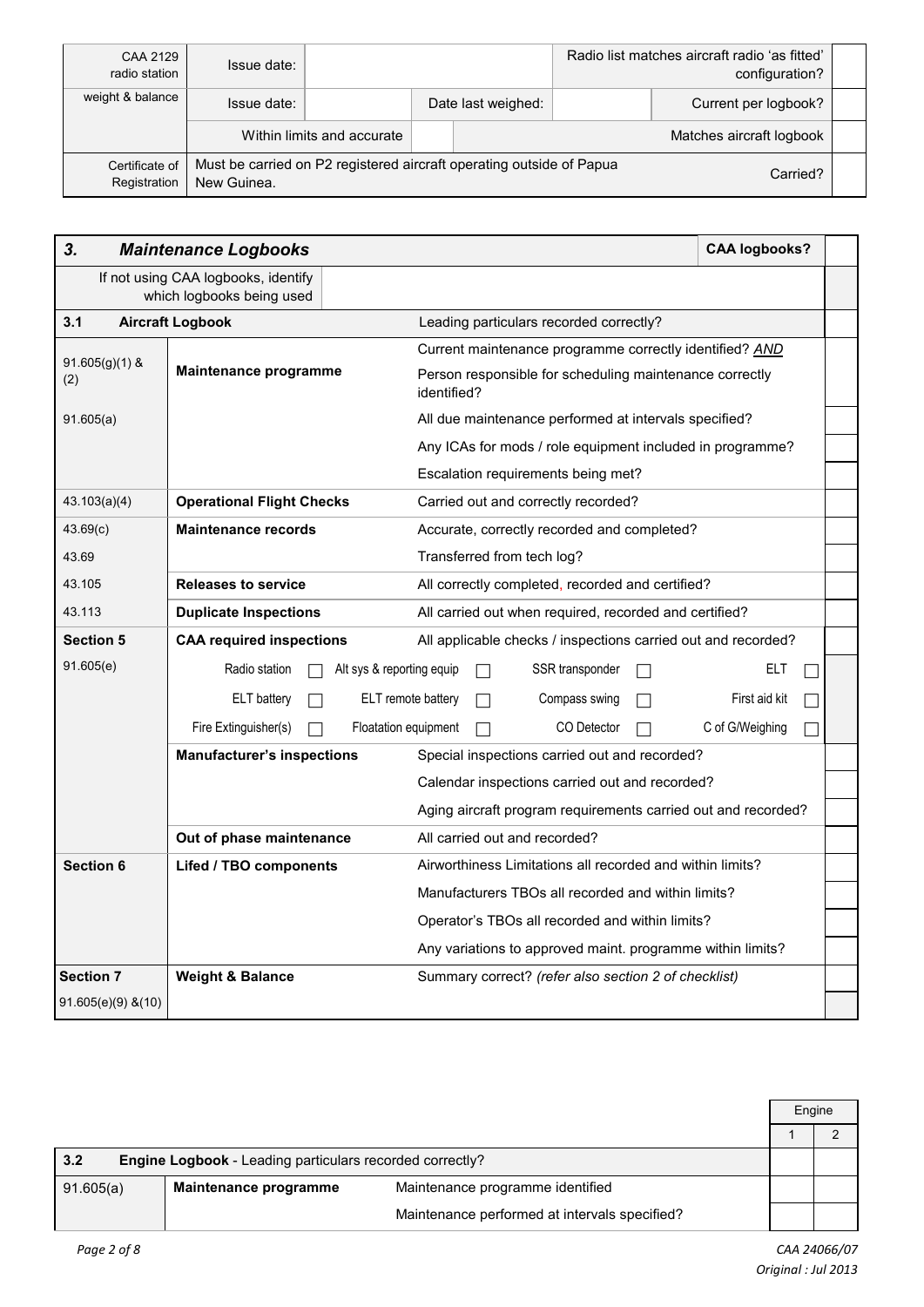| 43.69            | <b>Maintenance records</b>         | Accurate, correctly recorded and completed?                |  |
|------------------|------------------------------------|------------------------------------------------------------|--|
| 43.105           | <b>Releases to service</b>         | All correctly recorded and certified?                      |  |
| 43.113           | <b>Duplicate inspections</b>       | All carried out when required, recorded and certified?     |  |
| 43.115           | <b>Engine performance checks</b>   | Performed and recorded per manufacturer's<br>requirements? |  |
| <b>Section 3</b> | <b>Product and component lives</b> | All recorded and within limits (including overhaul)?       |  |
| <b>Section 4</b> | <b>ADs</b>                         | All current & applicable -                                 |  |
|                  |                                    | assessed, recorded & certified?                            |  |
|                  | ADs (repetitive)                   | All current & applicable $-$                               |  |
|                  |                                    | assessed, recorded & certified?                            |  |

| 3.3<br>Aircraft Airworthiness Directives, Aircraft Modification, Engine and Propeller Installations |                                       |                                                                                                                        |  |  |  |  |  |
|-----------------------------------------------------------------------------------------------------|---------------------------------------|------------------------------------------------------------------------------------------------------------------------|--|--|--|--|--|
| <b>Section 1</b><br><b>ADs</b>                                                                      |                                       | All current & applicable to the helicopter assessed, recorded & certified?                                             |  |  |  |  |  |
| <b>Section 2</b>                                                                                    | Manufacturers' service<br>information | All maintenance performed or assessed in response to manufacturer's<br>service information recorded?                   |  |  |  |  |  |
| Local mods, role equip, &<br><b>Section 3</b><br><b>STCs</b>                                        |                                       | All currently installed onto the helicopter and its components<br>appropriately recorded? (refer also section 5 below) |  |  |  |  |  |
| <b>Section 4</b>                                                                                    | Engine(s) installed                   | Current?                                                                                                               |  |  |  |  |  |
| <b>Section 5</b>                                                                                    | <b>Repetitive ADs</b>                 | All current & applicable to the helicopter assessed, recorded & certified?                                             |  |  |  |  |  |

# *4. Part 39 – Airworthiness Directive Status (appropriate for components currently installed)*

Note: The Inspection Authorization Holder *must* check and ensure that the operator/owner of the aircraft has a proper AD monitoring system in place and is effective. All CASA PNG ADs and State of Design ADs **must** be tracked including all repeat ADs.

*IA Comments:*

| 5.<br>Modifications / Repairs recorded since the last Review (state NIL if none done since last review) |                                                                                                                |                      |                                     |  |  |  |  |
|---------------------------------------------------------------------------------------------------------|----------------------------------------------------------------------------------------------------------------|----------------------|-------------------------------------|--|--|--|--|
| Mod / Repair<br>Ref. No.                                                                                | Description                                                                                                    | Date<br>incorporated | Release to service<br>AMEL/auth no. |  |  |  |  |
|                                                                                                         | <b>NIL</b>                                                                                                     |                      |                                     |  |  |  |  |
|                                                                                                         |                                                                                                                |                      |                                     |  |  |  |  |
|                                                                                                         |                                                                                                                |                      |                                     |  |  |  |  |
|                                                                                                         |                                                                                                                |                      |                                     |  |  |  |  |
|                                                                                                         |                                                                                                                |                      |                                     |  |  |  |  |
|                                                                                                         |                                                                                                                |                      |                                     |  |  |  |  |
|                                                                                                         |                                                                                                                |                      |                                     |  |  |  |  |
|                                                                                                         |                                                                                                                |                      |                                     |  |  |  |  |
|                                                                                                         |                                                                                                                |                      |                                     |  |  |  |  |
|                                                                                                         |                                                                                                                |                      |                                     |  |  |  |  |
|                                                                                                         | All mods & repairs correctly recorded and certified , with applicable technical data iaw Part 21 App.C stated? |                      |                                     |  |  |  |  |
|                                                                                                         | If these requires ICAs - have ICAs been included into the Maint. Programme & identified in Logbook?            |                      |                                     |  |  |  |  |
|                                                                                                         |                                                                                                                |                      |                                     |  |  |  |  |
|                                                                                                         |                                                                                                                |                      |                                     |  |  |  |  |
|                                                                                                         |                                                                                                                |                      |                                     |  |  |  |  |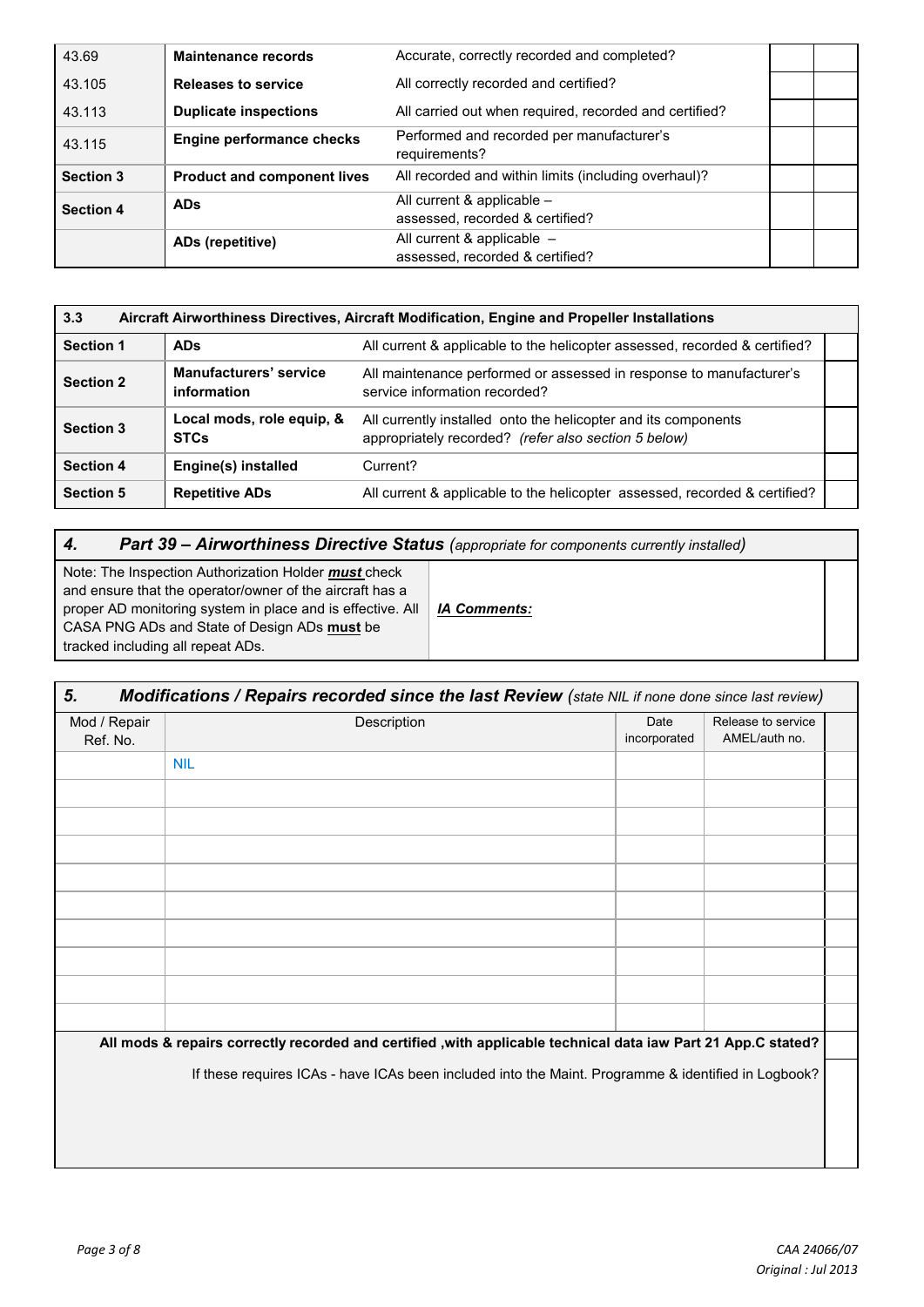| 6.  | <b>Helicopter Physical Inspection</b> |       |                                                                         |                                                         |                                                                                             |       |                         |       |
|-----|---------------------------------------|-------|-------------------------------------------------------------------------|---------------------------------------------------------|---------------------------------------------------------------------------------------------|-------|-------------------------|-------|
|     |                                       | Satis |                                                                         | <b>Satis</b>                                            |                                                                                             | Satis |                         | Satis |
|     | Fuselage                              |       | <b>Control Surfaces</b>                                                 |                                                         | Systems                                                                                     |       | Power plant             |       |
|     | Tail boom and rotor                   |       | Controls                                                                |                                                         | Avionics                                                                                    |       | Gearboxs and drives     |       |
|     | Main rotor                            |       | Cabin/cockpit                                                           |                                                         | Electrics                                                                                   |       | Modifications           |       |
|     | Landing Gear                          |       | Instrument Panel                                                        |                                                         | Safety Equipment                                                                            |       | Refer remarks over page |       |
| 6.1 |                                       |       | General Condition Inspection - helicopter is in satisfactory condition? |                                                         |                                                                                             |       |                         |       |
| 6.2 | <b>Inoperative Equipment</b>          |       |                                                                         |                                                         | Physical check that placarding is correct?                                                  |       |                         |       |
| 6.3 |                                       |       | Overhaul and finite life components                                     |                                                         | Physical check/verification, where practicable, of serial no's correct?                     |       |                         |       |
| 6.4 |                                       |       | <b>Helicopter Identification &amp; Placards</b>                         | Type Certification ID plate fitted per 21.109?          |                                                                                             |       |                         |       |
|     |                                       |       |                                                                         | Aircraft markings correct per 47.101?                   |                                                                                             |       |                         |       |
|     |                                       |       |                                                                         | Stainless steel identification plate fitted per 47.121? |                                                                                             |       |                         |       |
|     |                                       |       |                                                                         |                                                         | Placards required by Part 26, Part 91, and flight manual (including<br>supplements) fitted? |       |                         |       |

| <b>Part 91 Subpart F - Instruments and Equipment Requirements</b><br>7. |                                                                   |  |  |  |  |  |
|-------------------------------------------------------------------------|-------------------------------------------------------------------|--|--|--|--|--|
| 91.503                                                                  | Location of instrument and equipment                              |  |  |  |  |  |
| 91.505                                                                  | Seating and restraints                                            |  |  |  |  |  |
| 91.507                                                                  | Passenger information signs                                       |  |  |  |  |  |
| 91.509                                                                  | Minimum instruments and equipment                                 |  |  |  |  |  |
| 91.511                                                                  | Night instruments and equipment                                   |  |  |  |  |  |
| 91.513                                                                  | VFR communication equipment                                       |  |  |  |  |  |
| 91.515                                                                  | Communication and navigation equipment - VFR over water           |  |  |  |  |  |
| 91.517                                                                  | IFR instruments and equipment                                     |  |  |  |  |  |
| 91.519                                                                  | IFR communication and navigation equipment                        |  |  |  |  |  |
| 91.521                                                                  | Category II and III precision approach equipment                  |  |  |  |  |  |
| 91.523                                                                  | Emergency equipment                                               |  |  |  |  |  |
| 91.525                                                                  | Flights over water                                                |  |  |  |  |  |
| 91.527                                                                  | Aircraft operations on water                                      |  |  |  |  |  |
| 91.529                                                                  | Emergency locator transmitter                                     |  |  |  |  |  |
| 91.531                                                                  | Oxygen indicators                                                 |  |  |  |  |  |
| 91.533                                                                  | Oxygen for non-pressurised aircraft                               |  |  |  |  |  |
| 91.541                                                                  | SSR transponder and altitude reporting equipment                  |  |  |  |  |  |
| 91.543                                                                  | Altitude alerting system or device - turbojet or turbofan         |  |  |  |  |  |
| 91.545                                                                  | Assigned altitude indicator                                       |  |  |  |  |  |
|                                                                         | All required instruments and equipment fitted and airworthy. Yes? |  |  |  |  |  |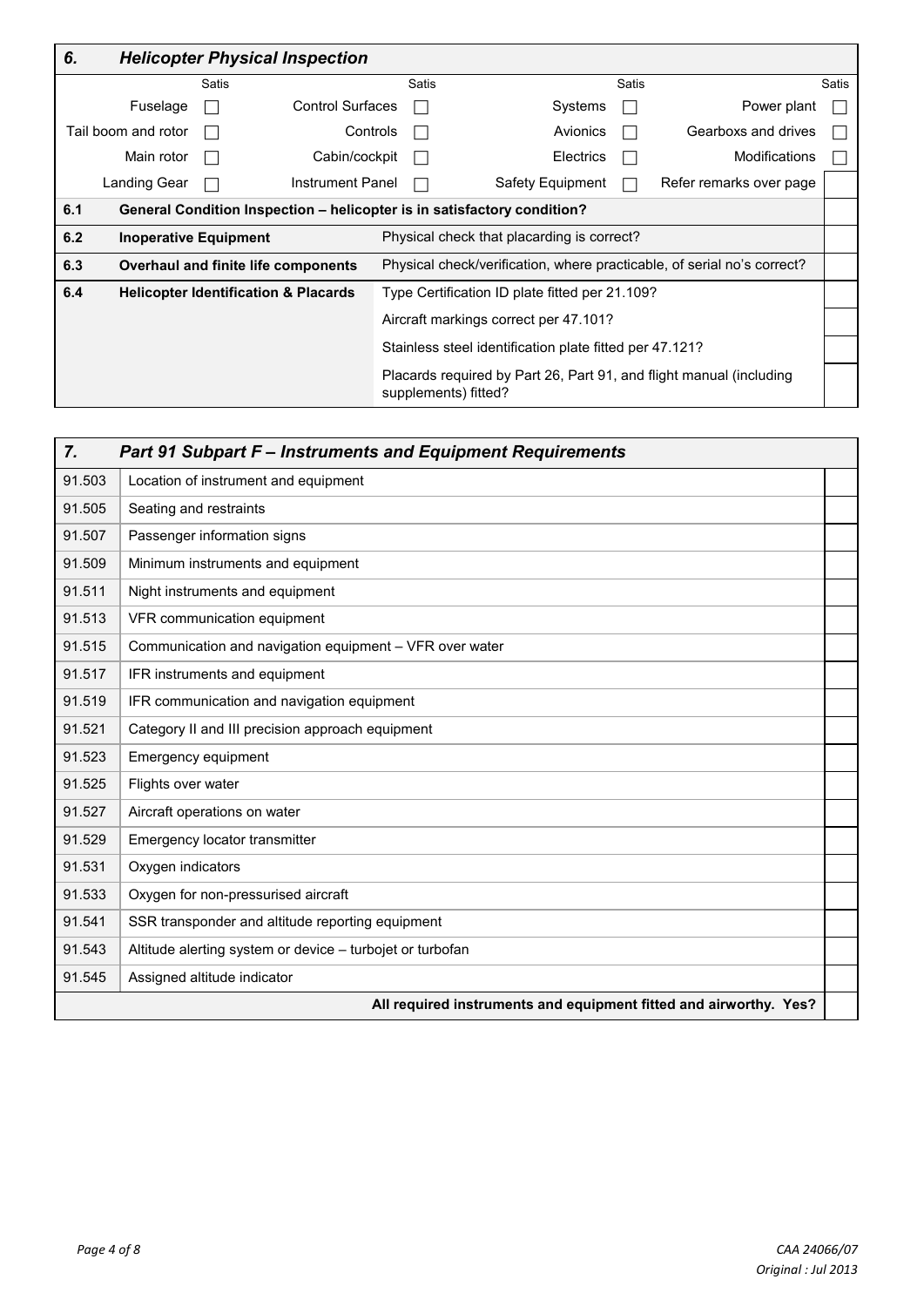| 8. | <b>Remarks</b> | Extra page(s) attached? |
|----|----------------|-------------------------|
|    |                |                         |
|    |                |                         |
|    |                |                         |
|    |                |                         |
|    |                |                         |
|    |                |                         |
|    |                |                         |
|    |                |                         |

| 9.  | Defects Observed (state "nil" if none)        |             | Extra page(s) attached? |          |
|-----|-----------------------------------------------|-------------|-------------------------|----------|
| No. |                                               | Description |                         | Cleared? |
|     | <b>NIL</b>                                    |             |                         |          |
|     |                                               |             |                         |          |
|     |                                               |             |                         |          |
|     |                                               |             |                         |          |
|     |                                               |             |                         |          |
|     |                                               |             |                         |          |
|     |                                               |             |                         |          |
|     |                                               |             |                         |          |
|     |                                               |             |                         |          |
|     |                                               |             |                         |          |
|     |                                               |             |                         |          |
|     |                                               |             |                         |          |
|     | IA sighted rectification maintenance records? |             | All defects rectified?  |          |

| <b>Certification</b><br>10.                                                                                                                                                         | (Review cannot be certified with open defects) | $P2 -$                |  |  |  |
|-------------------------------------------------------------------------------------------------------------------------------------------------------------------------------------|------------------------------------------------|-----------------------|--|--|--|
| "I certify that an annual review of airworthiness has been carried out on this aircraft and that the<br>requirements of Civil Aviation Rule Part 43.153(a) have been complied with" |                                                |                       |  |  |  |
| Signature:<br>Name:                                                                                                                                                                 |                                                |                       |  |  |  |
| IA/Authorisation No:                                                                                                                                                                |                                                | Certification Date:   |  |  |  |
| Date Review carried out<br>(for 30 day period):                                                                                                                                     |                                                | Date Review next due: |  |  |  |

| 11.<br>IA's follow up actions (not mandatory to complete this section) |                                                                                       |  |  |  |
|------------------------------------------------------------------------|---------------------------------------------------------------------------------------|--|--|--|
| 43.153(a)(3)(v)                                                        | Uncleared defects recorded in technical log and aircraft logbook                      |  |  |  |
| 43.155(a)(1)                                                           | Review certification entered into aircraft logbook                                    |  |  |  |
| 43.155(a)(3)                                                           | Enter due date of next Review in technical log                                        |  |  |  |
| 43.155(a)(4)                                                           | Certified checklist report sent to CAA within 7 days of certification                 |  |  |  |
|                                                                        | $OR -$ if Review not certified, sent to CAA within 7 days of the 30 day expiry period |  |  |  |
|                                                                        |                                                                                       |  |  |  |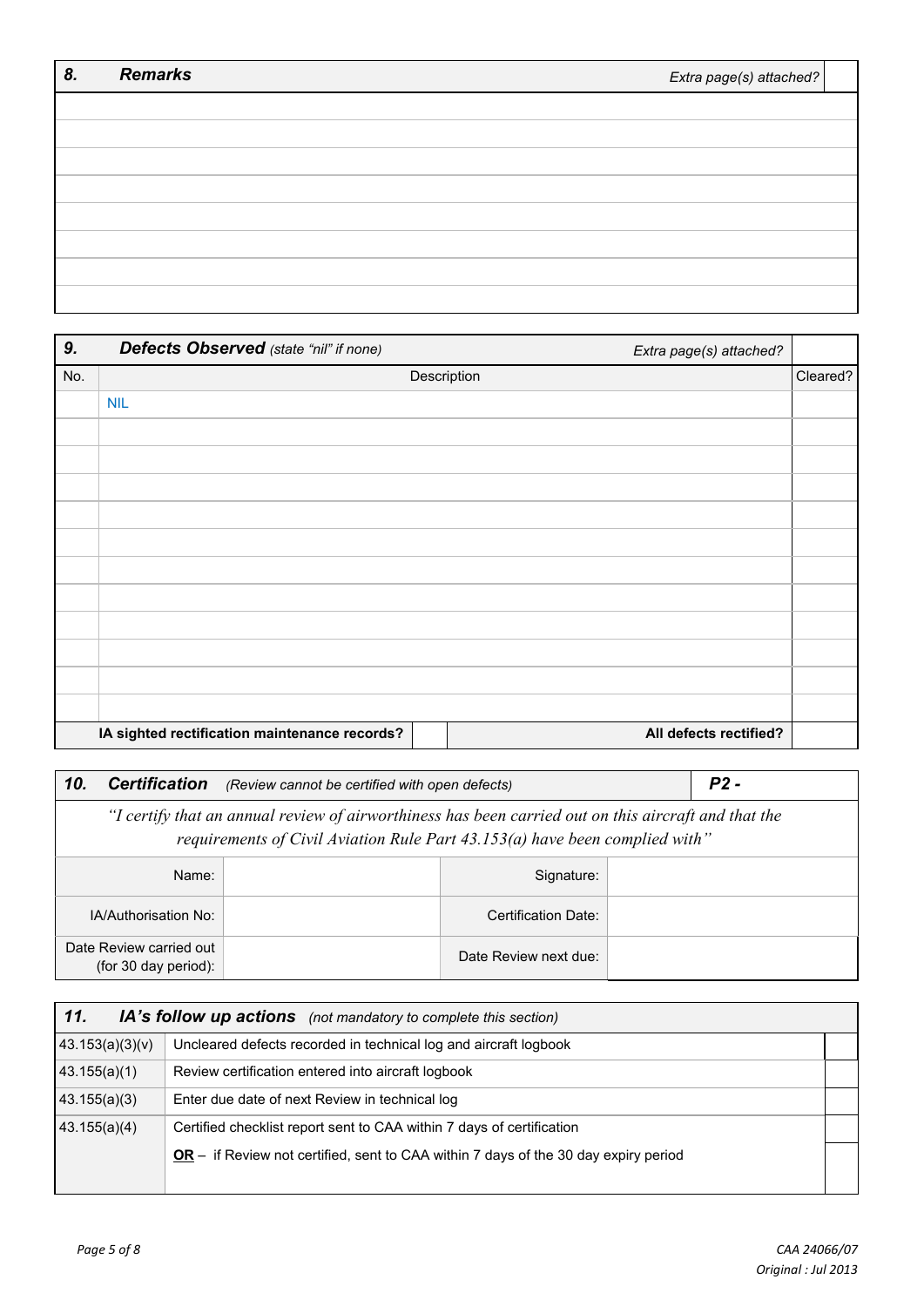| Send this completed report form to: |                              |                   |  |  |  |
|-------------------------------------|------------------------------|-------------------|--|--|--|
| CASA PNG, Airworthiness,            | Email:                       | Fax: +675 3230629 |  |  |  |
| PO BOX 1941, Boroko, NCD            | airworthiness@casapng.gov.pg |                   |  |  |  |

| 12.<br><b>Part 91 Appendix A – Instrument and Equipment Specifications</b> |                                        |  |                                           |                                       |  |  |
|----------------------------------------------------------------------------|----------------------------------------|--|-------------------------------------------|---------------------------------------|--|--|
| A.1                                                                        | Markings and placards                  |  | A.14                                      | Emergency equipment                   |  |  |
| A.2                                                                        | Fuel and oil markings                  |  | A.15                                      | <b>Emergency locater transmitters</b> |  |  |
| A.3                                                                        | Seating                                |  | A.16                                      | Oxygen                                |  |  |
| A.4                                                                        | Restraints                             |  | A.17                                      | Passenger oxygen masks                |  |  |
| A.5                                                                        | Child restraint systems                |  | A.18                                      | Crew members on-demand oxygen masks   |  |  |
| A.6                                                                        | Aircraft lights                        |  | A.19                                      | Oxygen equipment                      |  |  |
| A.7                                                                        | Reserved                               |  | A.20                                      | Protective breathing equipment (PBE)  |  |  |
| A.8                                                                        | Pressure altimeters                    |  | A.21                                      | Crew member portable PBE              |  |  |
| A.9                                                                        | Communication and navigation equipment |  | A.22                                      | Transponder equipment                 |  |  |
| A.11                                                                       | Category II and III equipment          |  | A.23                                      | Altitude encoder equipment            |  |  |
| A.12                                                                       | First aid kits                         |  | A.24                                      | Altitude alerting system or device    |  |  |
| A.13                                                                       | Fire extinguishers                     |  | A.25 Parachute Assembly for Emergency Use |                                       |  |  |
| A.26                                                                       | <b>Glider Tow Lines</b>                |  |                                           |                                       |  |  |

| 13.<br><b>Part 136 Subpart F - Instruments and Equipment</b> |                        |  |         |                                |  |
|--------------------------------------------------------------|------------------------|--|---------|--------------------------------|--|
| 136.511                                                      | Seating and restraints |  | 136.517 | <b>External Load Equipment</b> |  |
| 136.513                                                      | Cockpit Voice Recorder |  | 136.519 | Quick Release Devices          |  |
| 136.515                                                      | Flight Data Recorder   |  |         |                                |  |

| 14. Reserved |  |  |  |  |  |
|--------------|--|--|--|--|--|
|              |  |  |  |  |  |
|              |  |  |  |  |  |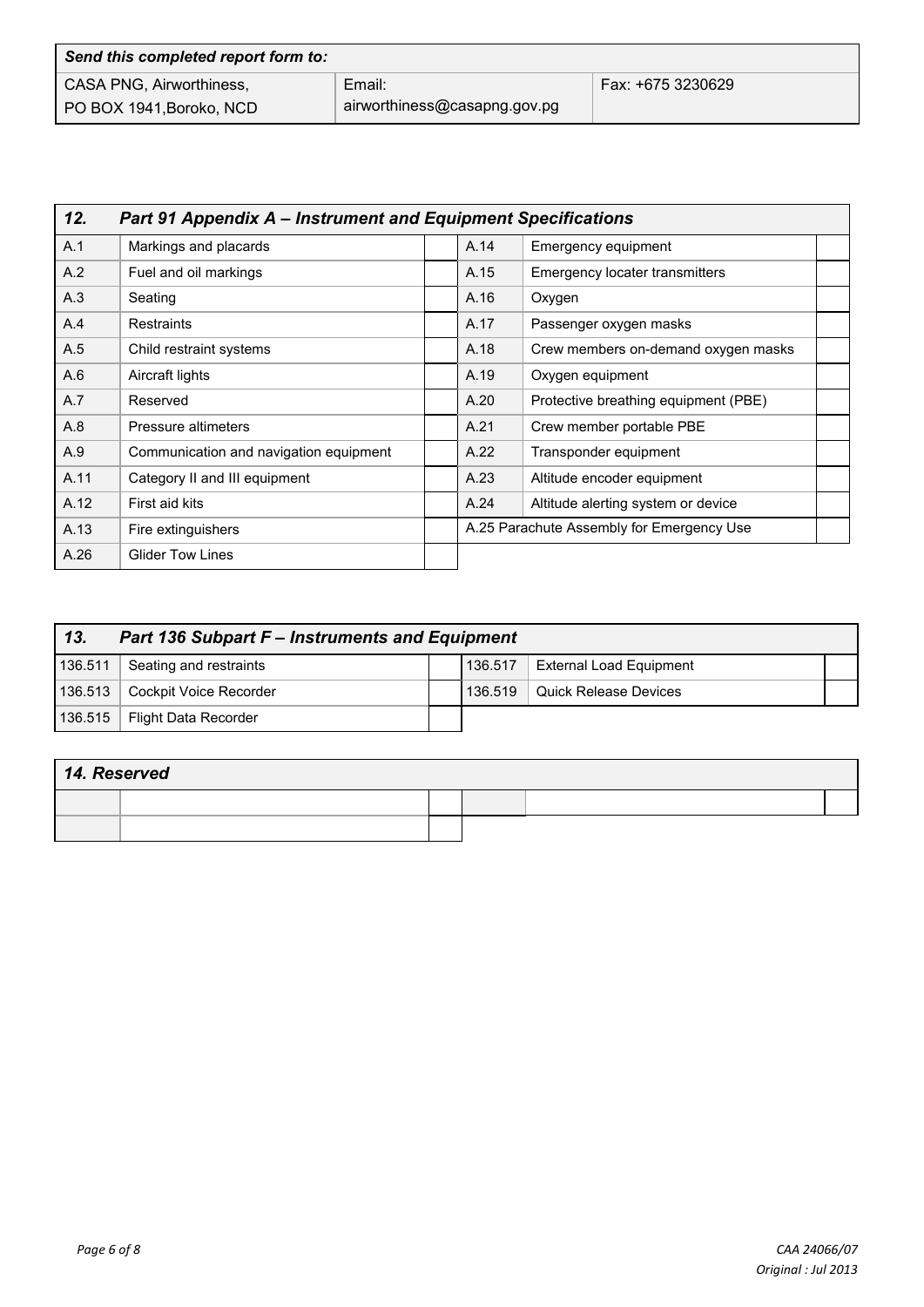## *Explanatory notes for completing the Rotorcraft Review Checklist Report*

#### *General, for all sections:*

- $\bullet$  enter a tick  $(\checkmark)$  or **Y** in the appropriate column to indicate that the aircraft meets the applicable CAR requirements, or
- enter N/A if the requirement is not applicable to the aircraft or operation, or
- enter a defect number and detail the applicable defect in section 9 beside a corresponding defect number.

#### *Section 1*

The type certificate data sheet that the aircraft was type accepted into Papua New Guinea under should be referred to. List the airframe, engine and propeller TCDS numbers and ensure that the aircraft conforms with its type certificate.

Automatic time in service recorder – enter details only when a time in service recorder is fitted.

Maintenance programme – refer 91.605(a) – the aircraft must be maintained to either an approved maintenance programme, the manufacturer's programme or an acceptable programme as applicable.

#### *Section 2*

IA should satisfy themselves that they have the latest manufacturer's flight manual and current CAA approved flight manual revision.

Flight manual supplements – a copy of all supplements applicable to the fitted aircraft equipment must be kept in the flight manual.

#### *Section 3*

Maintenance Logbooks and any alternative maintenance logbook must be acceptable to CAA.

L and R columns have been provided for twin engine aircraft. For single engine aircraft, use either column.

*Optional to complete listed individual CAA required inspections tick boxes* 

#### *Section 4*

Identify the airworthiness directive range for each type of component that has been recorded and certified. Also list any applicable AMOCs

Section 3 of this form also contains the check that the latest revision of each airworthiness directive has been recorded and certified in the appropriate logbooks.

The IA must check that the airworthiness directive record relates to the actual components fitted. Any airworthiness directives applicable to components replaced since the last Review must have been considered.

#### *Section 5*

List all modifications/repairs embodied since the last Review and check that any applicable conformity inspections have been carried out by an appropriately authorised person.

#### *Section 6*

*Optional to complete listed individual physical inspection tick boxes providing 6.1 box competed.*

It is recommended that the IA retains a list of sampled overhaul and finite lifed components checked.

### *Section 7*

*Optional to complete listed individual required Instrument and Equipment tick boxes providing bottom box competed* Beside each item:

- enter a tick  $(\checkmark)$  or **Y** to indicate that the item is present and the condition of the item is satisfactory, or
- enter N/A if the requirement is not applicable to the aircraft or operation, or
- enter a defect number and detail the applicable defect in section 9 beside a corresponding defect number.

#### *Section 8*

List any appropriate remarks in this section, other than defects observed.

#### *Section 9*

All defects listed in this section will require a clearing maintenance action prior to further flight in accordance with the requirements of Part 91.603.

The IA must sight satisfactory certified maintenance entries for all defects prior to certifying the Review.

## *Section 10*

If completing this report electronically, state in the signature block "Certified in logbook"

## *Section 11*

This section is an optional administrative checklist for the IA.